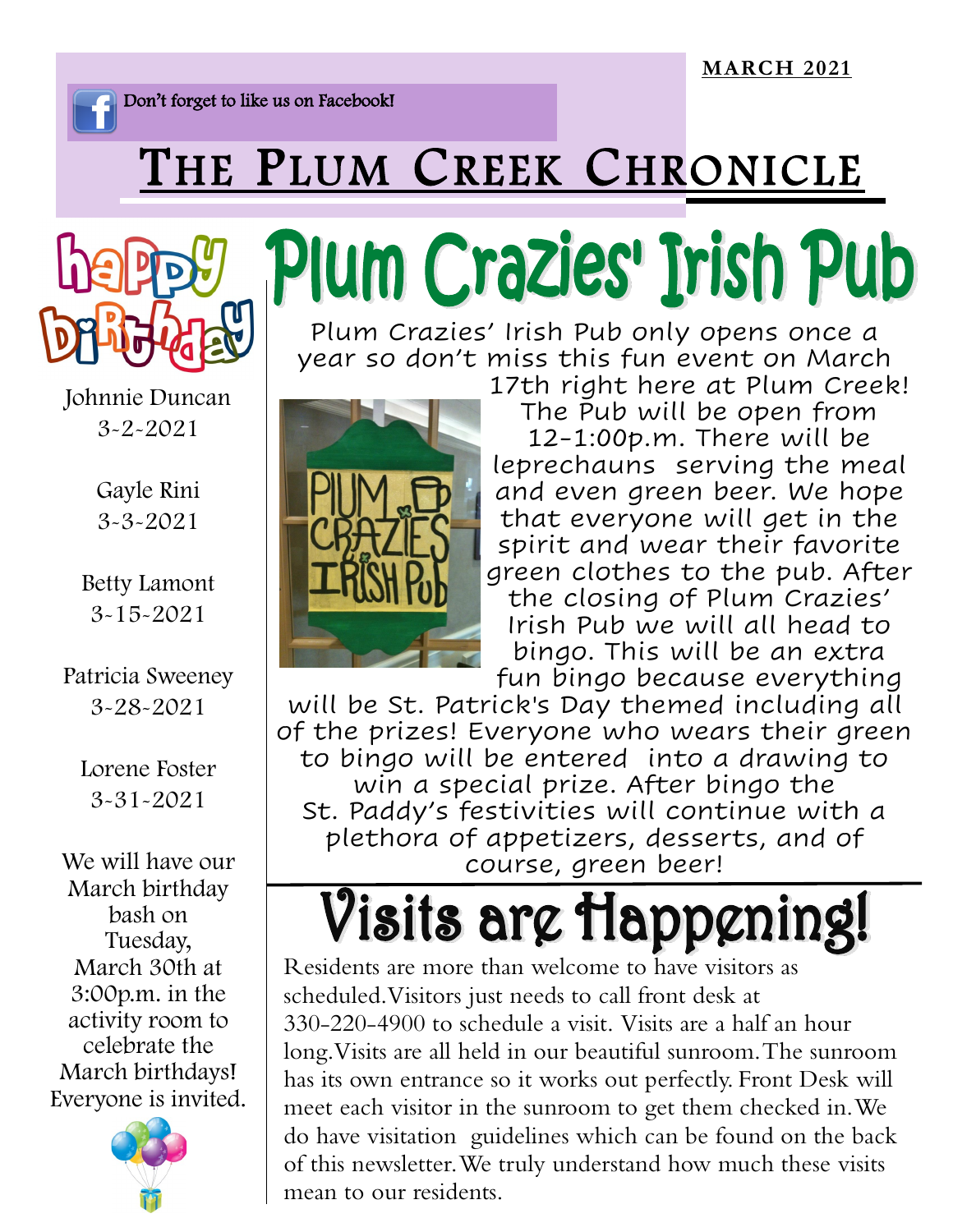## SPARKS THERAPY EXERCISE CLASS

We are incredibly excited to announce that Spark's Therapy (the therapy group currently in our building) will be hosting a group exercise class THREE times per week. These classes will be in addition to Jessica's exercise classes (she will now be hosting class two times per week). All classes will be listed on your monthly activity calendar. Living an active lifestyle and exercising frequently leads to many mental health benefits. Exercise is shown to help fight both depression and anxiety when muscle generated mood boosters become active. Maintaining activity levels may even help slow the progression of neurological disorders such as Alzheimer's Disease. We invite all residents to attend these group exercise classes and hope you will take advantage of this awesome opportunity to better your physical, mental and emotional health.

### Sip and Paint

Plum Creek is partnering with Traditions Healthcare (formally called Harbor Light Hospice) to host a sip and paint for our residents. Wine will be served and we will be painting beautiful spring flowers on a canvas. The canvas art will be yours to take with you once the project is dry. This event is also incredibly beneficial for your mental health! Painting forces people to use both sides of their brain simultaneously. This helps creativity and increases cognitive function. If you're a new painter even better because learning a new skill increases brain activity without struggle. The sip and paint will be on Wednesday, March 10th at 1:30.

#### Weekly Menu of Other Options

Beginning March 3rd we will have a menu of other options available for residents at lunch time Monday-Friday. The menu will change each week. Menus will be located on the dining room tables. We encourage residents to order ahead of time if you are choosing from the menu of other options. You can tell your server at breakfast that you would like something off the menu for lunch as opposed to the entrée. If you wait to order until the time of the meal your wait time may be longer.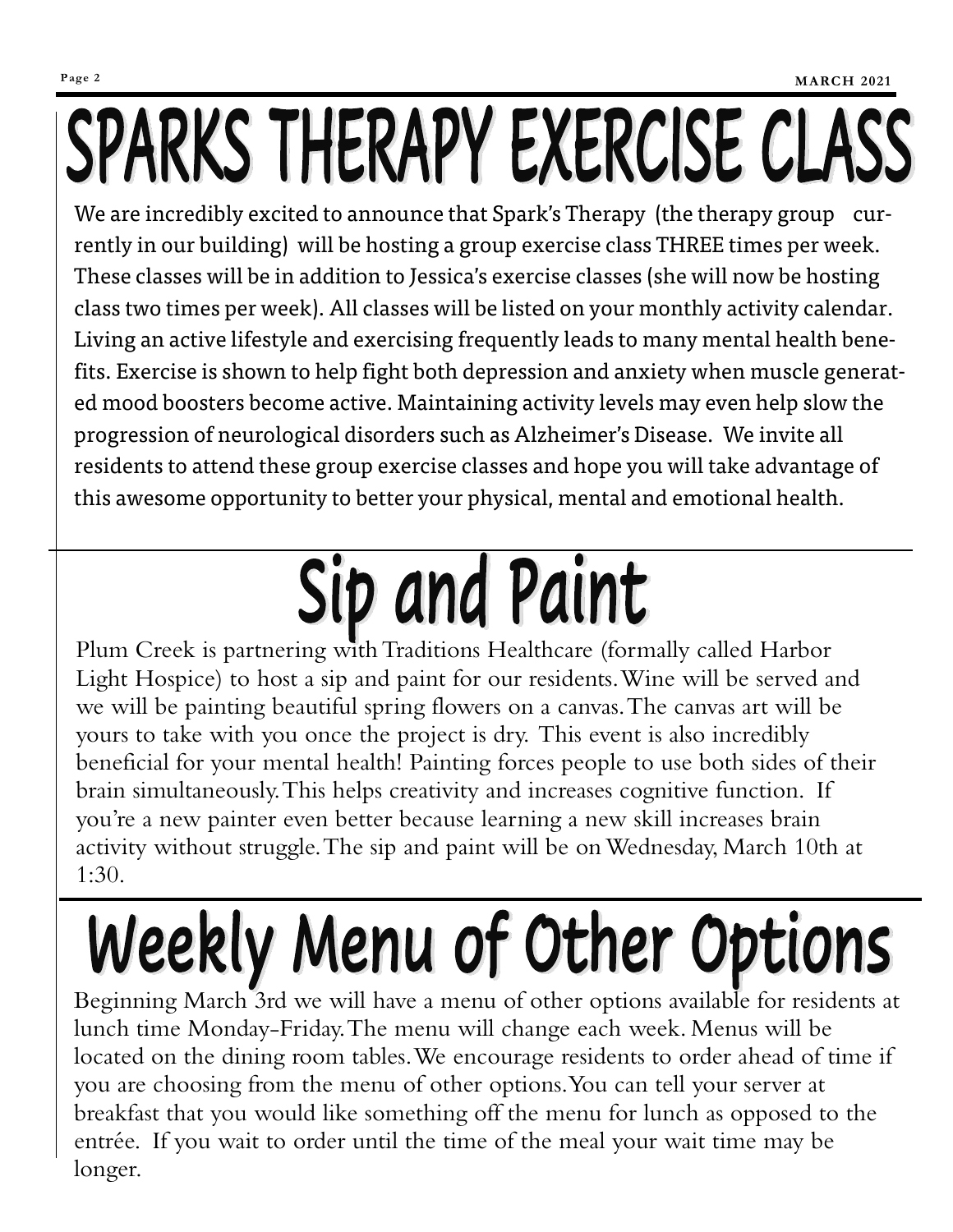### **Bible Study**

Each Sunday we will be having a resident bible study in the chapel at 10:00a.m. We invite all residents to join us! Bible study will always have a positive and uplifting message. Spiritual wellness acknowledges our search for deeper meaning in life. When we're spiritually healthy, we feel more connected to not only a higher power, but to those around us. We have more clarity when it comes to making everyday choices, and our actions become more consistent with our beliefs and values. After lunch on Sunday's we will be gathering together in the activity room to sing hymns.

# Stuffing Easter Eggs

Since 2009 we have stuffed 100's of easter eggs for a HUGE Easter Egg Hunt that we have hosted each year. Just like most everything else this event was cancelled last year and has to be this year as well due to COVID-19. Because Easter is such an important holiday and a fun holiday to the children we still want to do something special. This year we will ask each employee if they have young children, how many young children they have and what their ages are. We will stuff eggs and send them home with the employee to do an Easter Egg Hunt with the child/children. We are going to ask all residents to join us on Saturday, March 27th in the activity room at 2:00p.m. to stuff and organize the Easter Eggs. This will be a fun way to carry on our Easter Egg stuffing tradition and do something special for the employees and their children.

# Resident's Choice Awards

The week of March 15th we will be hosting the Resident's Choice Awards. Residents will have the opportunity to vote for employees from each department to give them a chance to win! An "award show" will be part of our all staff meeting on March 19th and we will invite residents to give out the awards to the winners. We will be voting for best nurse, best resident assistant, best housekeeper, best dining room server, best cook and best member of the activity team. Voting ballots will be located at the front desk and can be turned in there as well.